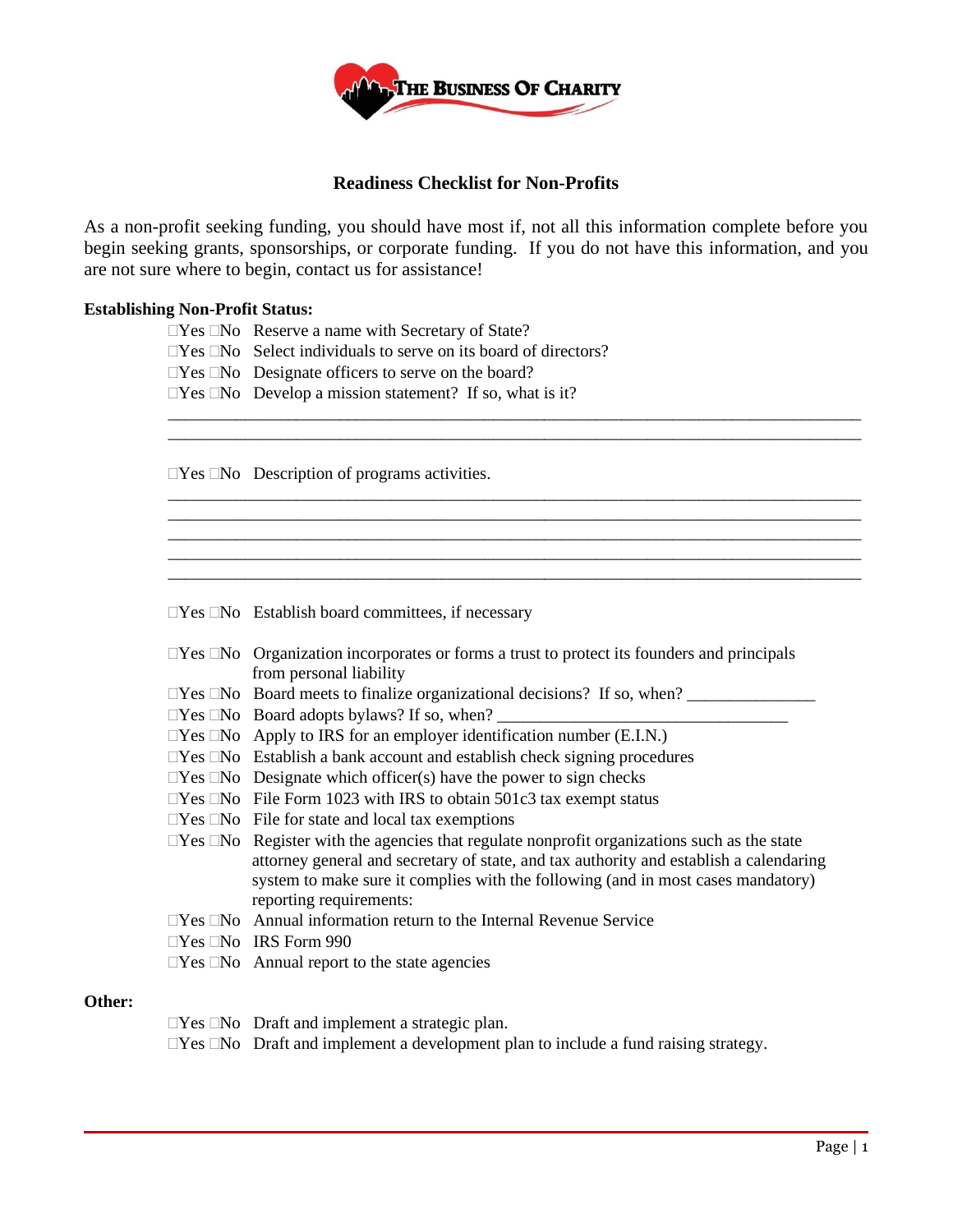

# **Accounting:**

 $\Box$ Yes  $\Box$ No Establish a budget

Organizational

Program

Grant, if necessary

- $\Box Yes \Box No$  Establish financial management, auditing and internal control systems
- $\Box$ Yes  $\Box$ No Establish a general ledger and bookkeeping system (either manual or computerized) to account for cash receipts and cash disbursements, assets and liabilities
- $\Box$  Yes  $\Box$  No Set up a chart of accounts to record financial transactions
- $\Box$  Yes  $\Box$  No Register with state as an Employer, if applicable

# **Administration Activities:**

|                         | $\Box$ Yes $\Box$ No | Directors & Officers (D&O) liability insurance                                                                       |  |
|-------------------------|----------------------|----------------------------------------------------------------------------------------------------------------------|--|
|                         | $\Box$ Yes $\Box$ No | General Liability                                                                                                    |  |
|                         | $\Box$ Yes $\Box$ No | Professional Liability                                                                                               |  |
|                         | $\Box$ Yes $\Box$ No | Property/Fire Liability                                                                                              |  |
|                         | $\Box$ Yes $\Box$ No | <b>Workers' Compensation</b>                                                                                         |  |
|                         | $\Box$ Yes $\Box$ No | Unemployment insurance                                                                                               |  |
|                         | $\Box$ Yes $\Box$ No | <b>Auto Liability</b>                                                                                                |  |
|                         | $\Box$ Yes $\Box$ No | Short-term Disability, if applicable                                                                                 |  |
|                         | $\Box$ Yes $\Box$ No | Key Man Insurance                                                                                                    |  |
| Other:                  |                      |                                                                                                                      |  |
|                         | $\Box$ Yes $\Box$ No | Medical and Dental Coverage                                                                                          |  |
|                         | $\Box$ Yes $\Box$ No | Establish a volunteer program                                                                                        |  |
|                         |                      | How will you recruit volunteers?                                                                                     |  |
|                         | $\Box$ Yes $\Box$ No | Establish a donation policy                                                                                          |  |
|                         | $\Box$ Yes $\Box$ No | Establish a system for providing receipts for gifts of over \$250 to                                                 |  |
|                         |                      | comply with IRS substantiation requirements                                                                          |  |
|                         | $\Box$ Yes $\Box$ No | Lease, or purchase, office space                                                                                     |  |
|                         | $\Box Yes \Box No$   | Lease a postage meter and apply for a nonprofit permit number in<br>order to mail at the reduced nonprofit bulk rate |  |
|                         | $\Box$ Yes $\Box$ No | Lease or buy computer equipment                                                                                      |  |
|                         | $\Box$ Yes $\Box$ No | Lease or buy office equipment: copy machine, fax machine, desks,                                                     |  |
| <b>Human Resources:</b> |                      | chairs, file cabinets, conference room tables and chairs, etc.                                                       |  |
|                         | $\Box$ Yes $\Box$ No | Create organizational chart                                                                                          |  |
|                         | $\Box$ Yes $\Box$ No | Compose job descriptions for staffing needs                                                                          |  |
|                         | $\Box$ Yes $\Box$ No | Create salary chart and set compensation levels                                                                      |  |
|                         | $\Box$ Yes $\Box$ No | Prepare a personnel manual                                                                                           |  |
|                         | $\Box$ Yes $\Box$ No | Establish a payroll system (manual or automated), including:                                                         |  |
|                         |                      | $\Box$ Yes $\Box$ No<br>Withholding requirements (federal, state $\&$ city)                                          |  |
|                         |                      | Requirements for payment of funds withheld<br>$\Box Yes \Box No$                                                     |  |
|                         |                      | (federal, state & city)                                                                                              |  |
|                         |                      |                                                                                                                      |  |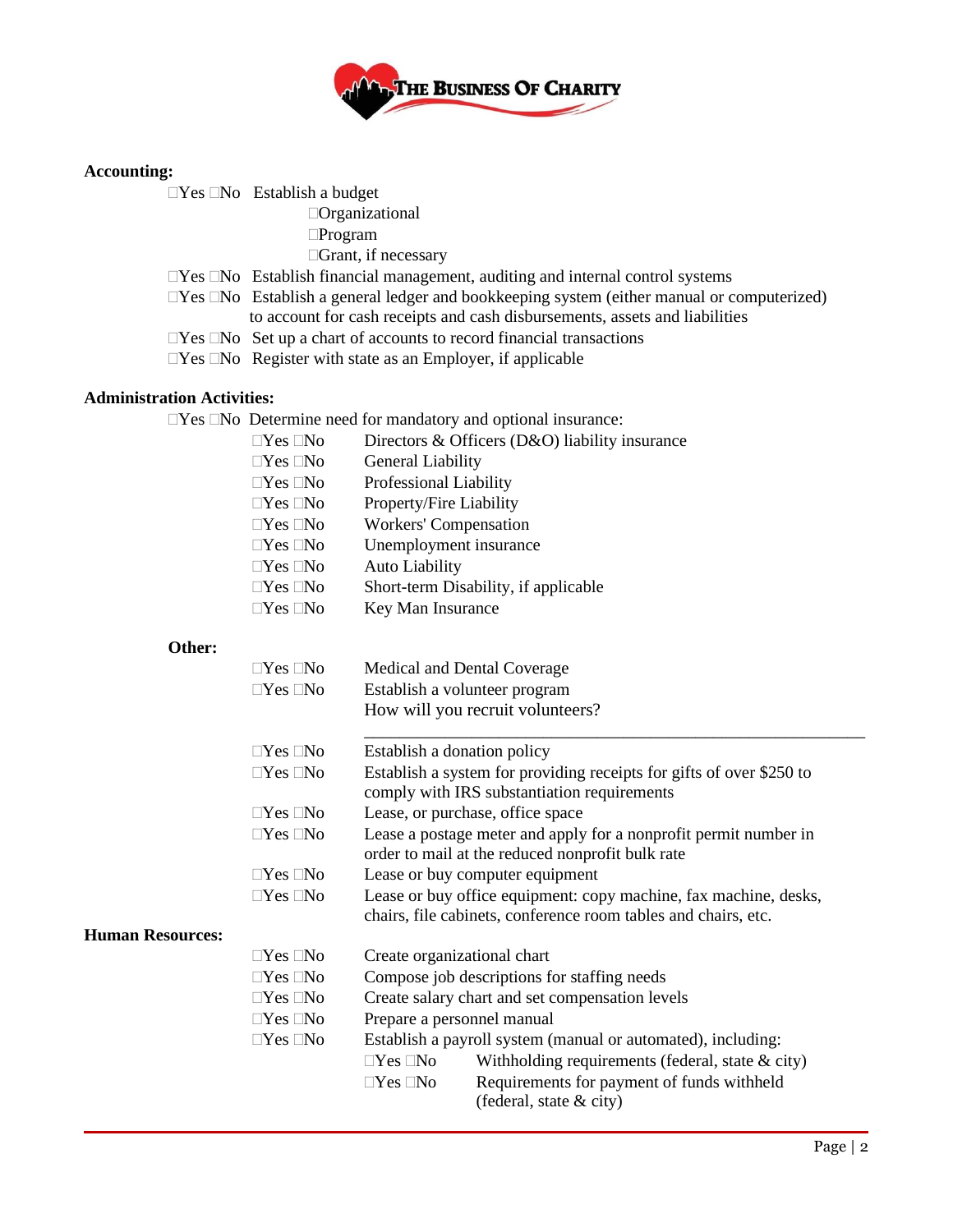

|                      | $\Box Yes \ \Box No$<br>Reporting requirements for funds withheld<br>(federal, state $\&$ city)                                                                                                                           |  |  |
|----------------------|---------------------------------------------------------------------------------------------------------------------------------------------------------------------------------------------------------------------------|--|--|
| $\Box$ Yes $\Box$ No | Establish a system for determining whether individuals performing<br>services for it are employees or independent contractors.                                                                                            |  |  |
| $\Box$ Yes $\Box$ No | Establish a system for preparing and filing Form 1099s on behalf of<br>independent contractors.                                                                                                                           |  |  |
| $\Box$ Yes $\Box$ No | Establish a mandatory system for maintaining records for each employee<br>which include:<br>$\Box$ Yes $\Box$ No Names and social security numbers<br>$\Box$ Yes $\Box$ No W-4 and I-9 forms                              |  |  |
| $\Box$ Yes $\Box$ No | Established Payroll period:<br>$\Box$ Yes $\Box$ No Payroll calendar, including beginning and ending dates<br>$\Box$ Yes $\Box$ No Timesheets or timecards, which include the days, or weeks,<br>for each employee worked |  |  |
| $\Box$ Yes $\Box$ No | Overtime, bonuses, sick leave, and vacations, etc.                                                                                                                                                                        |  |  |
| $\Box$ Yes $\Box$ No | Hire staff                                                                                                                                                                                                                |  |  |

## **Program Activities:**

What types of services will your organization provide?

Are you aware of any other organization in your area that is providing the same types of services or conducting the same types of activities that you plan to conduct?  $\Box$  Yes  $\Box$  No

\_\_\_\_\_\_\_\_\_\_\_\_\_\_\_\_\_\_\_\_\_\_\_\_\_\_\_\_\_\_\_\_\_\_\_\_\_\_\_\_\_\_\_\_\_\_\_\_\_\_\_\_\_\_\_\_\_\_\_\_\_\_\_\_\_\_\_\_\_\_\_\_\_\_\_\_\_\_\_\_\_\_\_\_\_ \_\_\_\_\_\_\_\_\_\_\_\_\_\_\_\_\_\_\_\_\_\_\_\_\_\_\_\_\_\_\_\_\_\_\_\_\_\_\_\_\_\_\_\_\_\_\_\_\_\_\_\_\_\_\_\_\_\_\_\_\_\_\_\_\_\_\_\_\_\_\_\_\_\_\_\_\_\_\_\_\_\_\_\_\_

\_\_\_\_\_\_\_\_\_\_\_\_\_\_\_\_\_\_\_\_\_\_\_\_\_\_\_\_\_\_\_\_\_\_\_\_\_\_\_\_\_\_\_\_\_\_\_\_\_\_\_\_\_\_\_\_\_\_\_\_\_\_\_\_\_\_\_\_\_\_\_\_\_\_\_\_\_\_\_\_\_\_\_\_\_

 $\_$  ,  $\_$  ,  $\_$  ,  $\_$  ,  $\_$  ,  $\_$  ,  $\_$  ,  $\_$  ,  $\_$  ,  $\_$  ,  $\_$  ,  $\_$ 

If yes, have you spoken with any of these organizations to discuss how you will avoid duplicating services?  $\Box$  Yes  $\Box$  No

\_\_\_\_\_\_\_\_\_\_\_\_\_\_\_\_\_\_\_\_\_\_\_\_\_\_\_\_\_\_\_\_\_\_\_\_\_\_\_\_\_\_\_\_\_\_\_\_\_\_\_\_\_\_\_\_\_\_\_\_\_\_\_\_\_\_\_\_\_\_\_\_\_\_\_\_\_\_\_\_\_\_\_\_\_

\_\_\_\_\_\_\_\_\_\_\_\_\_\_\_\_\_\_\_\_\_\_\_\_\_\_\_\_\_\_\_\_\_\_\_\_\_\_\_\_\_\_\_\_\_\_\_\_\_\_\_\_\_\_\_\_\_\_\_\_\_\_\_\_\_\_\_\_\_\_\_\_\_\_\_\_\_\_\_\_\_\_\_\_\_

\_\_\_\_\_\_\_\_\_\_\_\_\_\_\_\_\_\_\_\_\_\_\_\_\_\_\_\_\_\_\_\_\_\_\_\_\_\_\_\_\_\_\_\_\_\_\_\_\_\_\_\_\_\_\_\_\_\_\_\_\_\_\_\_\_\_\_\_\_\_\_\_\_\_\_\_\_\_\_\_\_\_\_\_\_ \_\_\_\_\_\_\_\_\_\_\_\_\_\_\_\_\_\_\_\_\_\_\_\_\_\_\_\_\_\_\_\_\_\_\_\_\_\_\_\_\_\_\_\_\_\_\_\_\_\_\_\_\_\_\_\_\_\_\_\_\_\_\_\_\_\_\_\_\_\_\_\_\_\_\_\_\_\_\_\_\_\_\_\_\_ \_\_\_\_\_\_\_\_\_\_\_\_\_\_\_\_\_\_\_\_\_\_\_\_\_\_\_\_\_\_\_\_\_\_\_\_\_\_\_\_\_\_\_\_\_\_\_\_\_\_\_\_\_\_\_\_\_\_\_\_\_\_\_\_\_\_\_\_\_\_\_\_\_\_\_\_\_\_\_\_\_\_\_\_\_

How will you provide these services?

Will you limit your services to a particular group of people?  $\Box$  Yes  $\Box$  No

If so, which groups will receive your services?